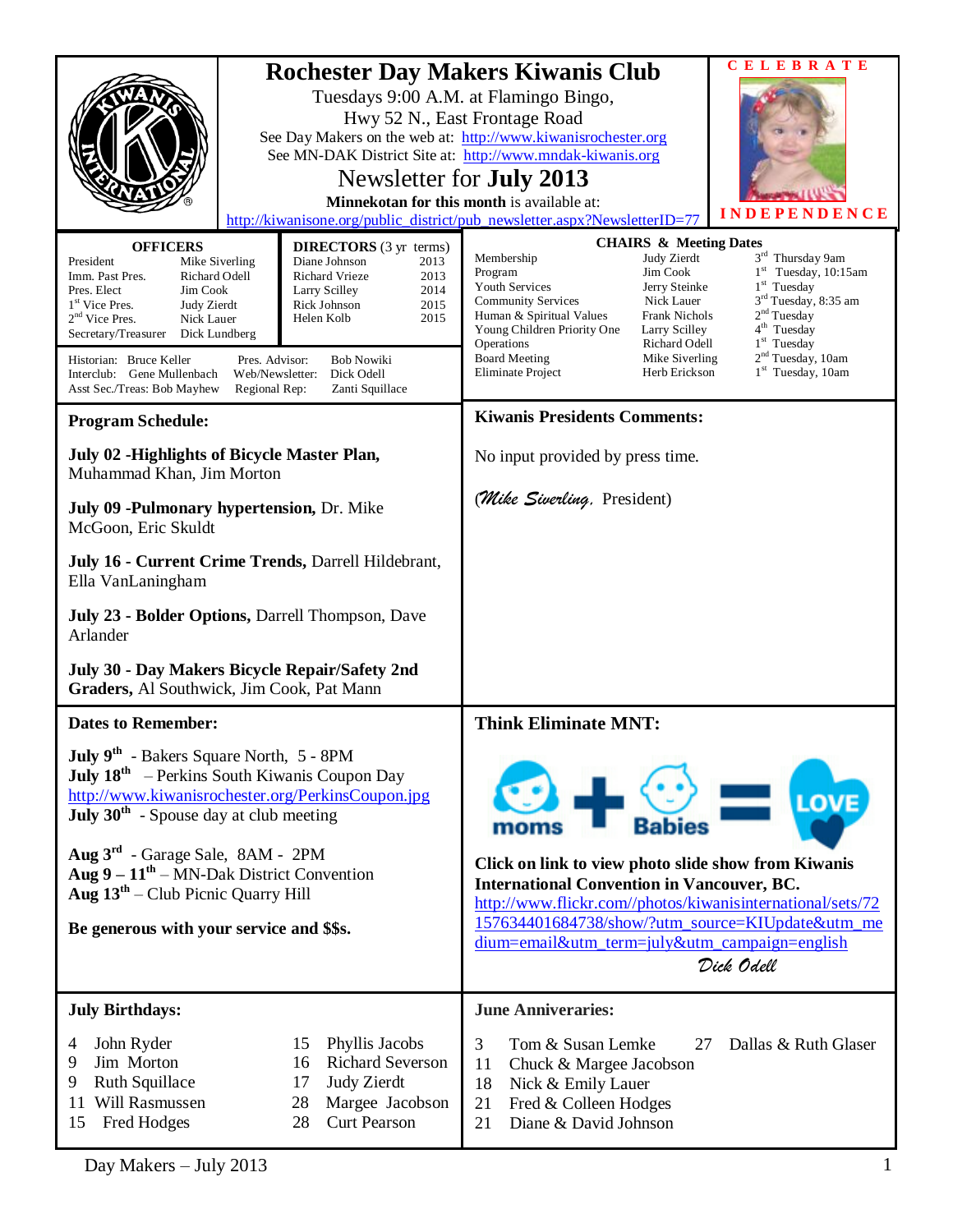| Secretary/Treasurer's Report - June 2013 |  |
|------------------------------------------|--|
|                                          |  |

| <b>Bank Balance 5/31/13:</b>   |                 | \$8,586.03    |
|--------------------------------|-----------------|---------------|
| <b>Administrative Account:</b> |                 | \$9,652.52    |
| Service Account:               |                 | $$ -2,313.32$ |
| Hockey/YCPO:                   | $\mathcal{S}^-$ | 613.94        |
| Bike Repair:                   | S.              | 179.99        |
| <b>K-Family Funds</b>          | S.              | 452.90        |

**Day Makers on leave:** Don Cain, Joann Markee, Judy Lien

**May Service Hour Statistics:** 971 hours by 50 members, 57% Participation.

The board discussed the financial status of the 2012 Hockey Festival. Our club has now received \$2,122.10 from the 2012 Hockey Festival. Bob Nowicki believes that he has recruited a major sponsor to replace Think Bank.

The MN/Dak District Convention will be held on August 9-11 in Aberdeen SD. The board selected Jim Cook, Dick Odell, and Mike Siverling as our club's three delegates. Also attending the convention; Joan Olson, Roger Olson, Curt Pearson, Jack Zierdt, and Judy Zeirdt.

A question was raised on the 100% Eliminate Participation Award. What are the requirements, and how to apply? Dick Odell will follow-up.

Cheryl Moertel is stepping down as Century Key Club Faculty Advisor. Her replacement will be Ellen Sassenberg. The Youth Committee will come up with a suitable recognition for Cherryl's eight years of service as the Century Key Club advisor.

Sue Thalacker, K-Kids Faculty Advisor at Riverside Central, is retiring, and will need a replacement. The Youth Committee will come up with a suitable recognition for Sue's service as the Riverside K-Kids advisor since the club was formed.

The board approved the funding of two additional Century Key Club members attendance at the Key Club International Convention at a cost to our club of \$840.

Continued Next Column  $\rightarrow$ 

**Kiwanis Mission Statement:**

**Kiwanis is a global organization of volunteers dedicated to changing the world one child and one community at a time.**

### **Sec/Treasureer's Report:** continued

(There are now five Century Key Club members planning to attend, three members were approved at the May board meeting)

The Membership Committee's first fundraiser at Bakers Square Restaurant was successful. The next Bakers Square Restaurant Fund Raiser will be on July  $9<sup>th</sup>$ .

The annual club picnic is scheduled for  $Ju$ <sub>y</sub>  $9<sup>th</sup>$ Aug 13<sup>th</sup>.

## **COMMITTEE REPORTS**

**Membership –** The membership committee has another fundraiser in the planning stages; a rummage sale at the home of Kathy Davis. One additional member is needed by September  $30<sup>th</sup>$  to meet one of the Distinguished Club criteria.

**Program-** Upcoming programs: 6/18 Steward Ross on book distribution program, 6/24 Lourdes HS Tour, 7/30 Club's Birthday Party. The committee is researching a site for the annual Sept banquet meeting.

**Operations-** Looking at updating bylaws required by Kiwanis International.

**Public Relations-** The committee is working with the Post Bulletin on a proposal to publicize our meetings.

**Human & Spiritual Values-** Twenty-five Salvation Army Bell Ringing slots have been requested for our club for the next Christmas season.

**Eliminate** - The chair is vacant. A replacement is needed.

## *Richard Lundberg*, Secy/Treasurer

#### **House Flowers:**

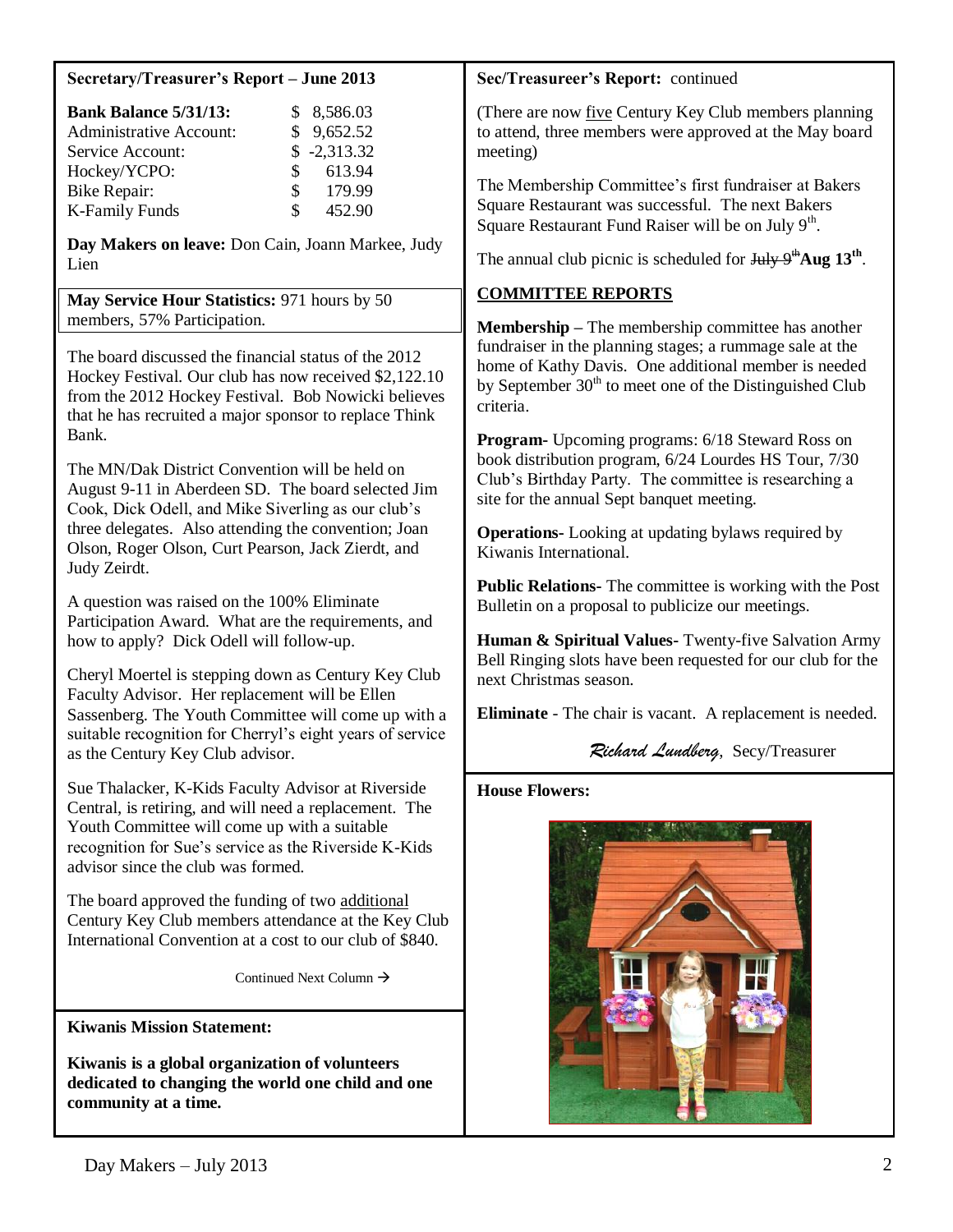| <b>MN-Dak District News:</b>                                                                               |  |  |
|------------------------------------------------------------------------------------------------------------|--|--|
| 96th Annual Minnesota-Dakotas District Kiwanis<br>Convention, August 9-11, 2013, Aberdeen, South<br>Dakota |  |  |
| Click here for more info and reservations for the best<br>convention ever:                                 |  |  |
| http://www.mndak-<br>kiwanis.org/public_district/pub_Content.aspx?PageID=1                                 |  |  |
| 00<br>Richard Odell                                                                                        |  |  |

**Celebrate the 4th of July:**



Granddaughter Genevieve…..

*Richard Odell*

**Service Account Fund Raising:** Baker's Square N

Our first Bakers Square Benefit Night was held on Tuesday, May 28th, and \$106.00 was raised for our service account. The next scheduled Benefit Night will beTuesday, July 9th, from 5:00 to 8:00 PM at Bakers Square North. Remember that our club will get 10% of all the restaurant sales during that time frame!!!

We know that people like to eat out; so why not invite your family, your neighbors, your friends to go to Bakers Square North and help our club raise some money for our service account. Let's see if we can do even better than last time.

*Judy Zierdt,* Membership Chairperson

## **Bike Care and Safety Education for 2nd graders by Kiwanis Day Makers:**

e again for 2013, Jim Cook, Pat Mann, and Al thwick conducted the Bike Care and Safety cation for 2nd graders in the Rochester School trict. During the last two weeks of school we ented to approximately 600 students, in 24 ships, at 7 elementary schools and in the process ed over 60 service hours!

Each session began with introducing ourselves and giving a little background on the Kiwanis DayMakers Club and the club's project with Christmas Anonymous. The learning sessions are held outdoors—weather permitting—and consist of two phases:

**Phase One - Bike Care:** We show the kids two bikes (Christmas Anonymous used bikes) with quite a few problems, such as loose chain, tire nearly flat, etc. We ask the teacher to assign teams of two kids to "fix" each problem. During this time we address the names of bike parts and tools to help fix the problem, such as various wrench and screwdriver types and three tools almost everyone always has with them—their two hands and a brain.

Total Phase One time takes about 30 minutes.

**Phase two - Safety**: In this 15 minute phase we demonstrate aspects of bike safety. We cover *bike accessories* such as lights, bells, brakes, etc., *how to dress*—bright clothing, helmet, etc. Then we discuss how to *behave*—hand and voice signals, etc. Finally, we march them (partway) back to their classroom, simulating biking, hand signals for hallway turns.

*Jim Cook and Jerry Steinke*

# **KI Convention Theme:**

 **What More Can I Do?**

I will tell you all the story of this man and how his life has changed because of one dedicated individual …. At our next meeting.